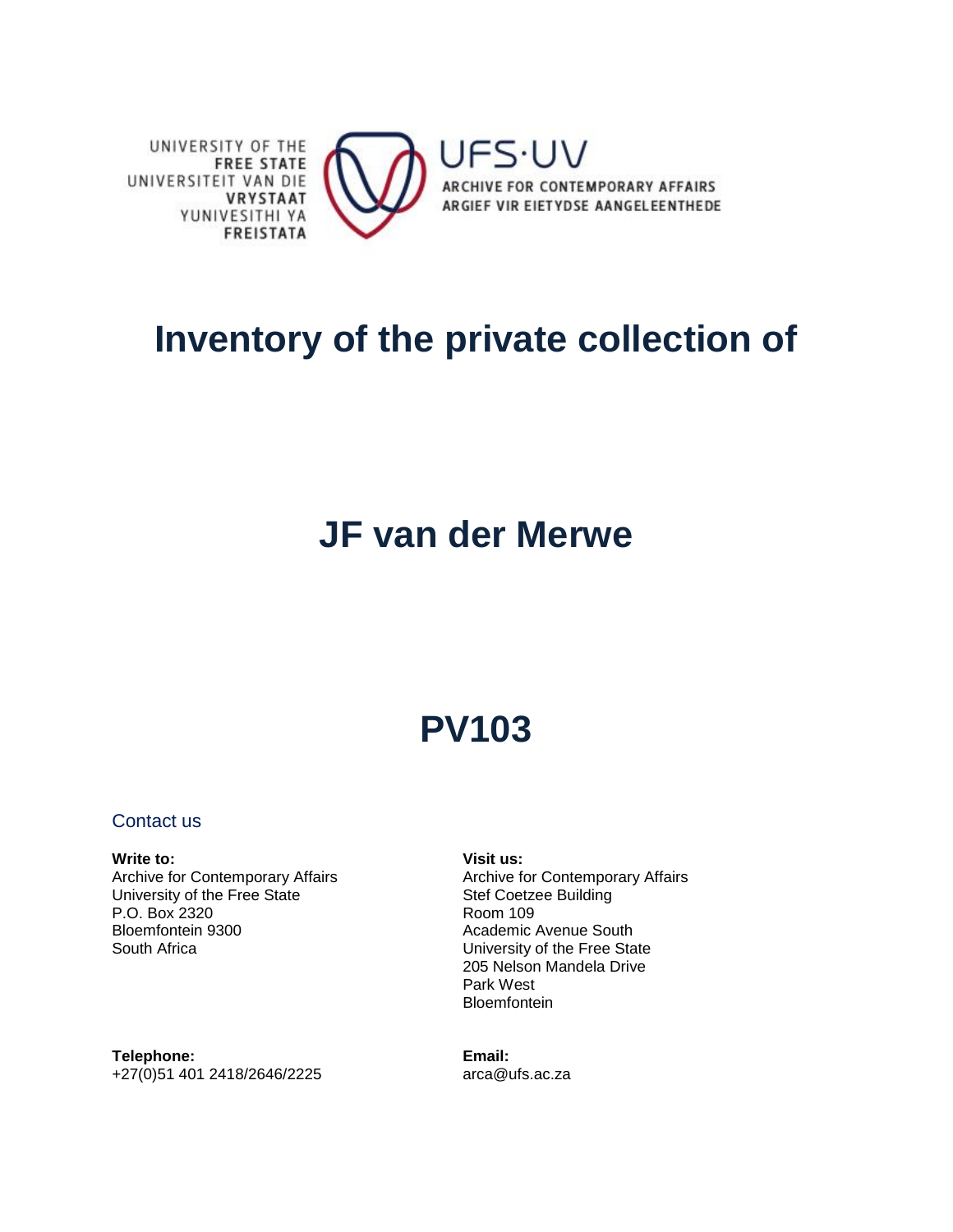| <b>PV103 JF van der Merwe</b> |                                                   |                                                                               |                                                                                                                                                                                                                                                              |               |  |
|-------------------------------|---------------------------------------------------|-------------------------------------------------------------------------------|--------------------------------------------------------------------------------------------------------------------------------------------------------------------------------------------------------------------------------------------------------------|---------------|--|
| <b>FILE NO</b>                | <b>SERIES</b>                                     | <b>SUB-SERIES</b>                                                             | <b>DESCRIPTION</b>                                                                                                                                                                                                                                           | <b>DATES</b>  |  |
|                               | 1. AGENDAS,<br>MINUTES, AND<br><b>RESOLUTIONS</b> | 1/1 General                                                                   | [None]                                                                                                                                                                                                                                                       |               |  |
| 1/2/1/1/1                     | 1. AGENDAS,<br>MINUTES, AND<br><b>RESOLUTIONS</b> | 1/2 Ossewa<br>Brandwag; 1/2/1<br>Agenda; 1/2/1/1<br>General                   | Single agenda of a Ossewa<br><b>Brandwag Free State meeting</b>                                                                                                                                                                                              | 1940          |  |
| 1/2/1/2/1                     | 1. AGENDAS,<br>MINUTES, AND<br><b>RESOLUTIONS</b> | 1/2 Ossewa<br>Brandwag; 1/2/1<br>Agenda; 1/2/1/2<br><b>Grand Council</b>      | Agenda for Grand Council<br>meetings of Ossewa Brandwag                                                                                                                                                                                                      | 1947-<br>1949 |  |
| 1/2/2/1/1                     | 1. AGENDAS,<br>MINUTES, AND<br><b>RESOLUTIONS</b> | 1/2 Ossewa<br>Brandwag; 1/2/2<br>Minutes; 1/2/2/1<br>General                  | Minutes of meetings of different<br>divisions of the Ossewa Brandwag                                                                                                                                                                                         | 1939-<br>1952 |  |
| 1/2/2/2/1                     | 1. AGENDAS,<br>MINUTES, AND<br><b>RESOLUTIONS</b> | 1/2 Ossewa<br>Brandwag; 1/2/2<br>Minutes; 1/2/2/2<br><b>Grand Council</b>     | Minutes of the Grand Council<br>meetings of Ossewa Brandwag                                                                                                                                                                                                  | 1941-<br>1949 |  |
|                               | 1. AGENDAS,<br>MINUTES, AND<br><b>RESOLUTIONS</b> | 1/2 Ossewa<br>Brandwag; 1/2/3<br>Resolutions; 1/2/3/1<br>General              | [None]                                                                                                                                                                                                                                                       |               |  |
| 1/2/3/2/1                     | 1. AGENDAS,<br>MINUTES, AND<br><b>RESOLUTIONS</b> | 1/2 Ossewa<br>Brandwag; 1/2/3<br>Resolutions; 1/2/3/2<br><b>Grand Council</b> | Resolutions taken by the Grand<br>Council of Ossewa Brandwag                                                                                                                                                                                                 | 1948          |  |
|                               | 1. AGENDAS,<br>MINUTES, AND<br><b>RESOLUTIONS</b> | 1/3 Afrikaner Party;<br>1/3/1 Agenda                                          | [None]                                                                                                                                                                                                                                                       |               |  |
|                               | 1. AGENDAS,<br>MINUTES, AND<br><b>RESOLUTIONS</b> | 1/3 Afrikaner Party;<br>1/3/2 Minutes                                         | [None]                                                                                                                                                                                                                                                       |               |  |
| 1/3/3/1                       | 1. AGENDAS,<br>MINUTES, AND<br><b>RESOLUTIONS</b> | 1/3 Afrikaner Party;<br>1/3/3 Resolutions                                     | Resolution taken by the Afrikaner<br>Party regarding the 1948 provincial<br>elections                                                                                                                                                                        | 1948          |  |
| 2/1/1/1                       | 2.<br>CORRESPONDENCE<br><b>AND TELEGRAMS</b>      | 2/1 General; 2/1/1<br>Correspondence                                          | Correspondence regarding the<br>political situation; Jews; Afrikaner<br>Party; Republican Congress; two<br>letters from Jopie Fourie 4 hours<br>before his execution on<br>20/12/1914, one addressed to<br>Genl. Louis Botha and one to<br>Afrikaner friends | 1937-<br>1953 |  |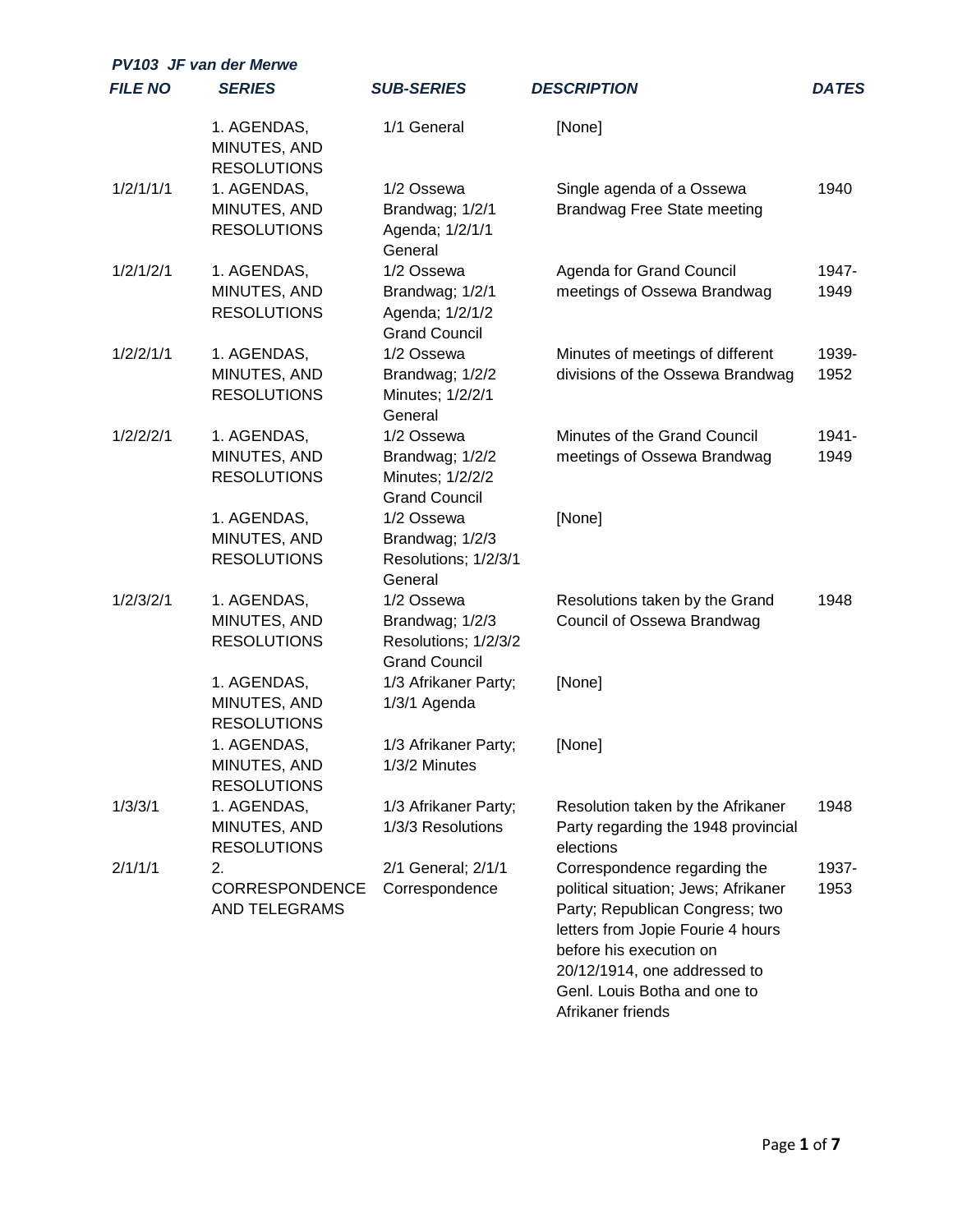| <b>PV103 JF van der Merwe</b> |                                              |                                                                          |                                                                                                                                                                                                                                                        |               |  |
|-------------------------------|----------------------------------------------|--------------------------------------------------------------------------|--------------------------------------------------------------------------------------------------------------------------------------------------------------------------------------------------------------------------------------------------------|---------------|--|
| <b>FILE NO</b>                | <b>SERIES</b>                                | <b>SUB-SERIES</b>                                                        | <b>DESCRIPTION</b>                                                                                                                                                                                                                                     | <b>DATES</b>  |  |
| 2/1/2/1                       | 2.<br>CORRESPONDENCE<br>AND TELEGRAMS        | 2/1 General; 2/1/2<br>Telegrams                                          | Birthday congratulations                                                                                                                                                                                                                               | 1942-<br>1946 |  |
| 2/1/3/1                       | 2.<br>CORRESPONDENCE<br>AND TELEGRAMS        | 2/1 General; 2/1/3<br><b>Outgoing Documents</b>                          | Letter book (carbon copies) of<br>letters written by Mr JF van der<br>Merwe on various subjects<br>regarding the election                                                                                                                              | 1936-<br>1937 |  |
| $2/2/1/1/1$ -<br>2/2/1/1/7    | 2.<br>CORRESPONDENCE<br>AND TELEGRAMS        | 2/2 Ossewa<br>Brandwag; 2/2/1<br>Correspondence;<br>2/2/1/1 General      | Correspondence regarding the<br>organisation of Ossewa Brandwag<br>in the Orange Free State                                                                                                                                                            | 1938-<br>1953 |  |
| $2/2/1/2/1$ -<br>2/2/1/2/4    | 2.<br>CORRESPONDENCE<br><b>AND TELEGRAMS</b> | 2/2 Ossewa<br>Brandwag; 2/2/1<br>Correspondence;<br>2/2/1/2 Resignations | Correspondence of persons<br>resigning their posts or ending their<br>membership in Ossewa Brandwag                                                                                                                                                    | 1940-<br>1941 |  |
| 2/2/2/1/1                     | 2.<br>CORRESPONDENCE<br>AND TELEGRAMS        | 2/2 Ossewa<br>Brandwag; 2/2/2<br>Telegrams; 2/2/2/1<br>General           | Telegrams regarding Ossewa<br>Brandwag matters                                                                                                                                                                                                         | 1940-<br>1952 |  |
| 2/2/3/1/1                     | 2.<br>CORRESPONDENCE<br>AND TELEGRAMS        | 2/2 Ossewa<br>Brandwag; 2/2/3<br>Warrants; 2/2/3/1<br>General            | Warrants regarding various matters<br>concerning the Ossewa Brandwag<br>regarding the "Boerejeug"<br>organisation (Afrikaner youth)                                                                                                                    | 1941-<br>1952 |  |
| 2/2/3/2/1                     | 2.<br>CORRESPONDENCE<br>AND TELEGRAMS        | 2/2 Ossewa<br>Brandwag; 2/2/3<br>Warrants; 2/2/3/2<br>Area C             | Warrants regarding various matters<br>concerning the Ossewa Brandwag<br>in Area C; names of all the<br>generals of the different areas<br>forming the Grand Council                                                                                    | 1943-<br>1946 |  |
| $2/2/3/3/1 -$<br>2/2/3/3/2    | 2.<br>CORRESPONDENCE<br>AND TELEGRAMS        | 2/2 Ossewa<br>Brandwag; 2/2/3<br>Warrants; 2/2/3/3 OFS<br>Headquarters   | Warrants regarding various matters<br>concerning the Ossewa Brandwag<br>in the Orange Free State                                                                                                                                                       | 1941-<br>1943 |  |
| 2/2/4/1/1                     | 2.<br>CORRESPONDENCE<br>AND TELEGRAMS        | 2/2 Ossewa<br>Brandwag; 2/2/4<br>Circulars; 2/2/4/1<br>General           | Ossewa Brandwag circulars<br>regarding the OB Youth Front;<br>union circulars regarding the<br>dispute between OB and Dr DF<br>Malan as leader of the National<br>Party and the question of<br>cooperation between OB and the<br><b>National Party</b> | 1941-<br>1946 |  |
| 2/2/4/2/1                     | 2.<br>CORRESPONDENCE<br>AND TELEGRAMS        | 2/2 Ossewa<br>Brandwag; 2/2/4<br>Circulars; 2/2/4/2 OFS<br>Headquarters  | Ossewa Brandwag circulars<br>regarding matters concerning the<br>members of the Ossewa Brandwag                                                                                                                                                        | 1942-<br>1943 |  |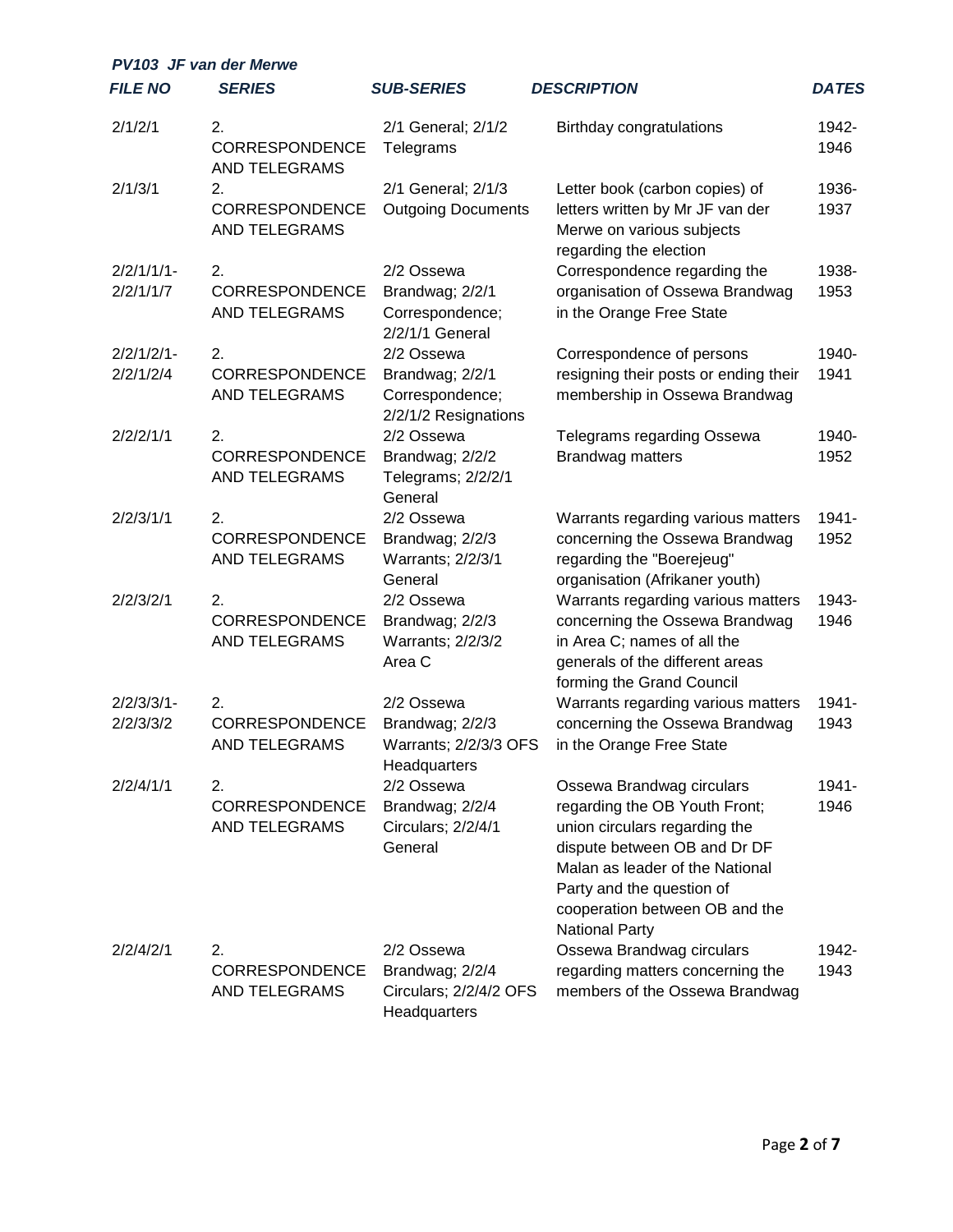|                | <b>PV103 JF van der Merwe</b>                       |                                                                                                                     |                                                                                                                                                                                                                                                                                                                                                                                                                                                                                                                                                                                        |               |
|----------------|-----------------------------------------------------|---------------------------------------------------------------------------------------------------------------------|----------------------------------------------------------------------------------------------------------------------------------------------------------------------------------------------------------------------------------------------------------------------------------------------------------------------------------------------------------------------------------------------------------------------------------------------------------------------------------------------------------------------------------------------------------------------------------------|---------------|
| <b>FILE NO</b> | <b>SERIES</b>                                       | <b>SUB-SERIES</b>                                                                                                   | <b>DESCRIPTION</b>                                                                                                                                                                                                                                                                                                                                                                                                                                                                                                                                                                     | <b>DATES</b>  |
| 2/2/4/3/1      | 2.<br><b>CORRESPONDENCE</b><br><b>AND TELEGRAMS</b> | 2/2 Ossewa<br>Brandwag; 2/2/4<br>Circulars; 2/2/4/3 Area<br>$\mathsf{C}$                                            | Ossewa Brandwag circulars<br>regarding matters in Area C                                                                                                                                                                                                                                                                                                                                                                                                                                                                                                                               | 1943-<br>1946 |
| 2/2/4/4/1      | 2.<br>CORRESPONDENCE<br><b>AND TELEGRAMS</b>        | 2/2 Ossewa<br>Brandwag; 2/2/4<br>Circulars; 2/2/4/4<br><b>Central Headquarters</b>                                  | Ossewa Brandwag circulars<br>concerning OB matters; KG<br>circular 1/52 regarding resignation<br>of Dr JF (Hans) van Rensburg as<br>leader of OB because of articles in<br>DIE OB (official newspaper of OB)<br>criticising him; Circular 2/1952 by<br>acting Commandant-General JA<br>Smith (also acting leader of the<br>Ossewa Brandwag after<br>resignation of JF van Rensburg)<br>explaining situation regarding<br>election of a new leader for the OB;<br>Circular dated 7/8/1952 from the<br>acting leader referring to the<br>disintegration of the Ossewa<br><b>Brandwag</b> | 1948-<br>1952 |
| 2/2/5/1/1      | 2.<br>CORRESPONDENCE<br>AND TELEGRAMS               | 2/2 Ossewa<br>Brandwag; 2/2/5<br><b>Outgoing Documents;</b><br>2/2/5/1 General                                      | Carbon copies of letters written by<br>JF van der Merwe regarding<br>Ossewa Brandwag matters                                                                                                                                                                                                                                                                                                                                                                                                                                                                                           | 1939          |
| 2/3/1/1/1      | 2.<br>CORRESPONDENCE<br><b>AND TELEGRAMS</b>        | 2/3 Bond Vir<br>Oudgeïnterneerdes en<br>Politieke Gevangenes;<br>2/3/1<br>Correspondence;<br>2/3/1/1 General        | Correspondence and circulars<br>regarding matters concerning the<br>"Bond vir Oudgeïnterneerdes en<br>Politieke Gevangenes"                                                                                                                                                                                                                                                                                                                                                                                                                                                            | 1947-<br>1949 |
| 2/4/1/1/1      | 2.<br><b>CORRESPONDENCE</b><br><b>AND TELEGRAMS</b> | 2/4 Mrs HC van der<br>Merwe; 2/4/1<br>Correspondence;<br>2/4/1/1 General                                            | Correspondence and circulars<br>regarding matters concerning the<br>Women League of the Ossewa<br><b>Brandwag</b>                                                                                                                                                                                                                                                                                                                                                                                                                                                                      | 1939-<br>1953 |
| 2/4/1/2/1      | 2.<br><b>CORRESPONDENCE</b><br>AND TELEGRAMS        | 2/4 Mrs HC van der<br>Merwe; 2/4/1<br>Correspondence;<br>2/4/1/2 Mr JF van der<br>Merwe and Mrs HC<br>van der Merwe | Correspondence between Mr and<br>Mrs van der Merwe of a personal<br>nature                                                                                                                                                                                                                                                                                                                                                                                                                                                                                                             | 1942          |
| 2/4/2/1/1      | 2.<br>CORRESPONDENCE<br>AND TELEGRAMS               | 2/4 Mrs HC van der<br>Merwe; 2/4/2<br>Telegrams; 2/4/2/1<br>General                                                 | Telegrams between Mr and Mrs<br>van der Merwe                                                                                                                                                                                                                                                                                                                                                                                                                                                                                                                                          | 1942-<br>1943 |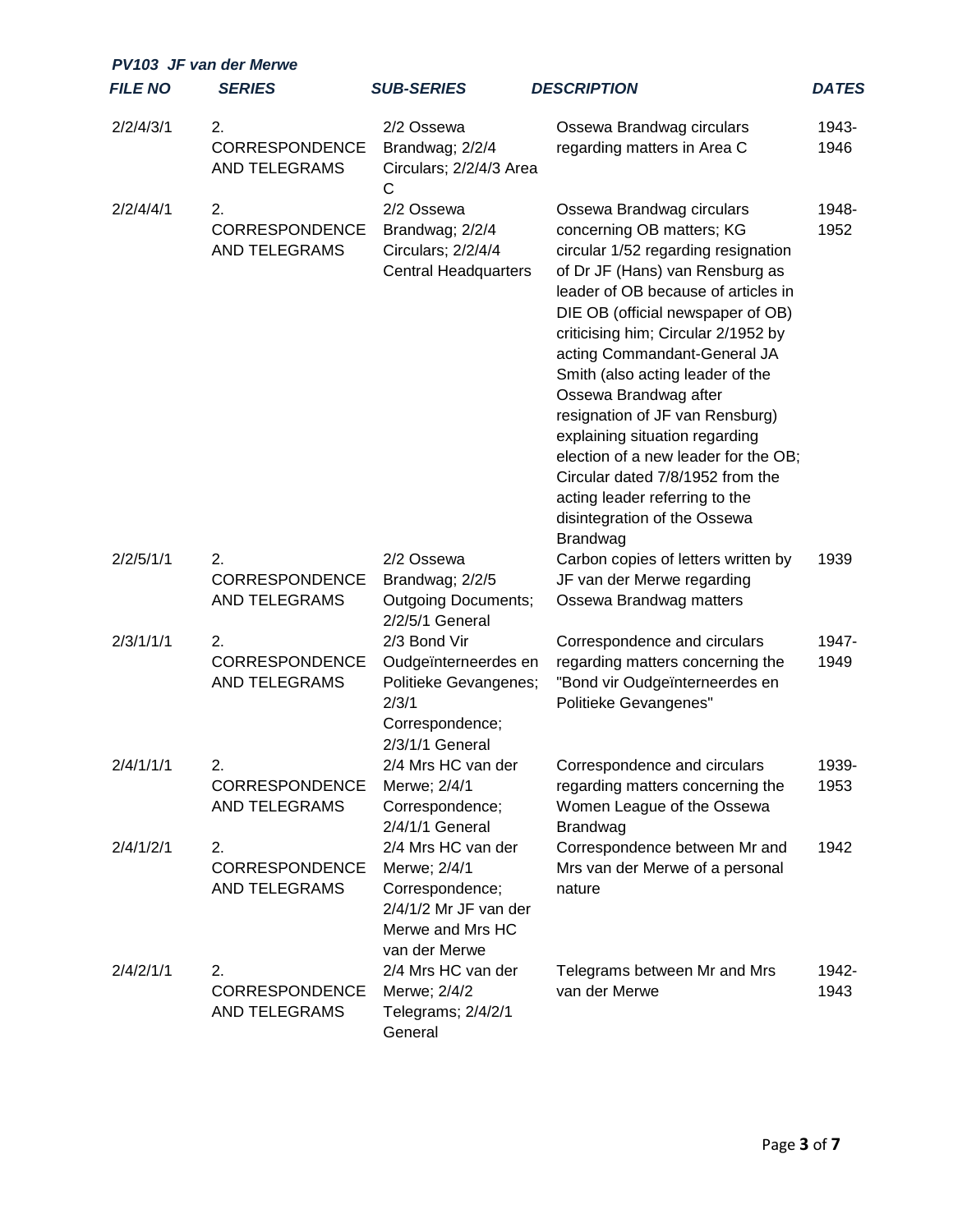| <b>PV103 JF van der Merwe</b> |                                                                              |                                                                                  |                                                                                                                                                                                   |               |
|-------------------------------|------------------------------------------------------------------------------|----------------------------------------------------------------------------------|-----------------------------------------------------------------------------------------------------------------------------------------------------------------------------------|---------------|
| <b>FILE NO</b>                | <b>SERIES</b>                                                                | <b>SUB-SERIES</b>                                                                | <b>DESCRIPTION</b>                                                                                                                                                                | <b>DATES</b>  |
|                               | 3. SPEECHES,<br><b>STATEMENTS, AND</b><br><b>MESSAGES</b>                    | 3/1 General; 3/1/1<br>Speeches                                                   | [None]                                                                                                                                                                            |               |
| 3/1/2/1                       | 3. SPEECHES,<br><b>STATEMENTS, AND</b><br><b>MESSAGES</b>                    | 3/1 General; 3/1/2<br><b>Statements</b>                                          | Statements regarding the capture<br>and internment of a General of<br>Ossewa Brandwag                                                                                             | 1942          |
| 3/2/1/1/1                     | 3. SPEECHES,<br><b>STATEMENTS, AND</b><br><b>MESSAGES</b>                    | 3/2 Ossewa<br>Brandwag; 3/2/1<br>Speeches; 3/2/1/1<br>General                    | Several speeches on various<br>occasions regarding Afrikaner<br>history, freedom, family life,<br>Ossewa Brandwag                                                                 | 1941-<br>1945 |
|                               | 3. SPEECHES,<br><b>STATEMENTS, AND</b><br><b>MESSAGES</b>                    | 3/2 Ossewa<br>Brandwag; 3/2/2<br>Statements; 3/2/2/1<br>General                  | [None]                                                                                                                                                                            |               |
| 3/2/2/2/1                     | 3. SPEECHES,<br><b>STATEMENTS, AND</b><br><b>MESSAGES</b>                    | 3/2 Ossewa<br>Brandwag; 3/2/2<br>Statements; 3/2/2/2<br>Ossewa Brandwag<br>Oath  | Statement with names of persons<br>who took the Ossewa Brandwag<br>oath                                                                                                           | 1942          |
| 4/1/1/1                       | 4. ARTICLES AND<br><b>MEMORANDUM</b>                                         | 4/1 General; 4/1/1<br>Articles                                                   | Articles on the Asian question,<br>party system of a people's<br>government, comparison between<br>a democracy and a people's state,<br>description/scene of Afrikaner<br>history | n.d.          |
|                               | 4. ARTICLES AND<br><b>MEMORANDUM</b>                                         | 4/2 Ossewa<br>Brandwag; 4/2/1<br>Articles                                        | [None]                                                                                                                                                                            |               |
| 4/2/2/1/1                     | 4. ARTICLES AND<br><b>MEMORANDUM</b>                                         | 4/2 Ossewa<br>Brandwag; 4/2/2<br>Memorandum; 4/2/2/1<br>General                  | History and construction of the<br>Ossewa Brandwag; Afrikaner<br>nationhood                                                                                                       | n.d.          |
| 5/1/1/1                       | 5. NOTES AND<br><b>DIARIES</b>                                               | 5/1 General; 5/1/1<br><b>Notes</b>                                               | Miscellaneous notes                                                                                                                                                               | n.d.          |
| 5/1/2/1                       | 5. NOTES AND<br><b>DIARIES</b><br><b>6. REPORTS AND</b><br><b>MEMORANDUM</b> | 5/1 General; 5/1/2<br><b>Diaries</b><br>6/1 General                              | Diary with notes regarding Ossewa<br><b>Brandwag</b><br>[None]                                                                                                                    | 1942          |
| 6/2/1/1/1                     | <b>6. REPORTS AND</b><br><b>MEMORANDUM</b>                                   | 6/2 Ossewa<br>Brandwag; 6/2/1<br>Reports; 6/2/1/1<br>General                     | Reports regarding Ossewa<br><b>Brandwag</b>                                                                                                                                       | 1943-<br>1947 |
| 6/2/1/2/1                     | <b>6. REPORTS AND</b><br><b>MEMORANDUM</b>                                   | 6/2 Ossewa<br>Brandwag; 6/2/1<br>Reports; 6/2/1/2<br><b>Confidential Reports</b> | Confidential information regarding<br>Ossewa Brandwag matters                                                                                                                     | 1941          |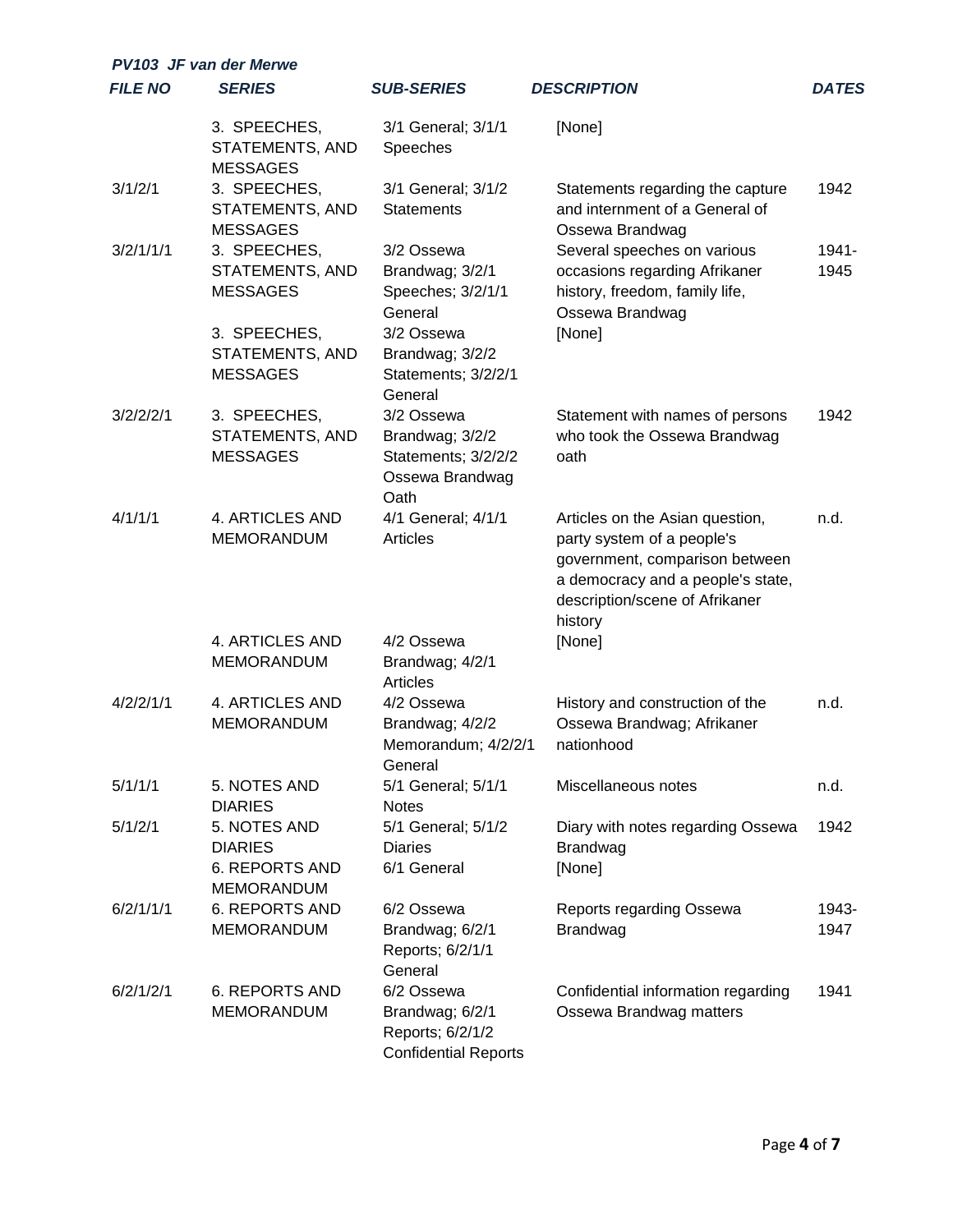| <b>PV103 JF van der Merwe</b> |                                            |                                                                                  |                                                                                                                                                    |               |  |
|-------------------------------|--------------------------------------------|----------------------------------------------------------------------------------|----------------------------------------------------------------------------------------------------------------------------------------------------|---------------|--|
| <b>FILE NO</b>                | <b>SERIES</b>                              | <b>SUB-SERIES</b>                                                                | <b>DESCRIPTION</b>                                                                                                                                 | <b>DATES</b>  |  |
| 6/2/2/1/1                     | <b>6. REPORTS AND</b><br><b>MEMORANDUM</b> | 6/2 Ossewa<br>Brandwag; 6/2/2<br>Memorandum; 6/2/2/1<br>General                  | Memorandum of acting leader of<br>Ossewa Brandwag to members of<br>the Executive Council regarding<br>crisis in Ossewa Brandwag                    | 1952          |  |
| 7/1/1/                        | 7. PERSONAL<br><b>DOCUMENTS</b>            | 7/1 General                                                                      | Certificates of Mr JF van der<br>Merwe being appointed as officer<br>in the Ossewa Brandwag                                                        | 1940-<br>1943 |  |
| 7/1/2/                        | 7. PERSONAL<br><b>DOCUMENTS</b>            | 7/1 General                                                                      | Addresses given to Mr JF van der<br>Merwe                                                                                                          | 1943-<br>1944 |  |
| 7/1/3/                        | 7. PERSONAL<br><b>DOCUMENTS</b>            | 7/1 General                                                                      | Court case Crown versus JF van<br>der Merwe                                                                                                        | 1943          |  |
|                               | 8. CONSTITUTIONAL<br><b>DOCUMENTS</b>      | 8/1 General                                                                      | [None]                                                                                                                                             |               |  |
| 8/2/1/1/1                     | 8. CONSTITUTIONAL<br><b>DOCUMENTS</b>      | 8/2 Ossewa<br>Brandwag; 8/2/1<br>Constitution; 8/2/1/1<br>General                | Ossewa Brandwag memorandum<br>of Association; "Ossewa Brandwag<br>(Pty) Ltd" statute; Ossewa<br>Brandwag constitution and<br>program of principles | 1940          |  |
|                               | 9. FINANCIAL<br><b>STATEMENTS</b>          | 9/1 General                                                                      | [None]                                                                                                                                             |               |  |
| 9/2/1/1/1                     | 9. FINANCIAL<br><b>STATEMENTS</b>          | 9/2 Ossewa<br>Brandwag; 9/2/1<br>Receipts; 9/2/1/1<br>General                    | Ossewa Brandwag receipts                                                                                                                           | 1940-<br>1949 |  |
|                               | 9. FINANCIAL<br><b>STATEMENTS</b>          | 9/2 Ossewa<br>Brandwag; 9/2/2<br>Income and<br>Expenditures; 9/2/2/1<br>General  | [None]                                                                                                                                             |               |  |
| 9/2/2/2/1                     | 9. FINANCIAL<br><b>STATEMENTS</b>          | 9/2 Ossewa<br>Brandwag; 9/2/2<br>Income and<br>Expenditures; 9/2/2/2<br>Laertrek | Ossewa Brandwag income and<br>expenditure account                                                                                                  | 1945          |  |
|                               | 10. PROGRAMMES<br><b>AND SOUVENIRS</b>     | 10/1 General; 10/1/1<br>Programmes                                               | [None]                                                                                                                                             |               |  |
| 10/1/2/1                      | 10. PROGRAMMES<br><b>AND SOUVENIRS</b>     | 10/1 General; 10/1/2<br>Souvenirs                                                | Memorial of the Festival of the<br>Covenant, Senekal, OFS with<br>photographs and messages of<br>several prominent persons                         | 1916          |  |
| 10/2/1/1/1                    | 10. PROGRAMMES<br><b>AND SOUVENIRS</b>     | 10/2 Ossewa<br>Brandwag; 10/2/1<br>Programmes; 10/2/1/1<br>General               | Programmes of Ossewa Brandwag<br>festivals                                                                                                         | 1940-<br>1944 |  |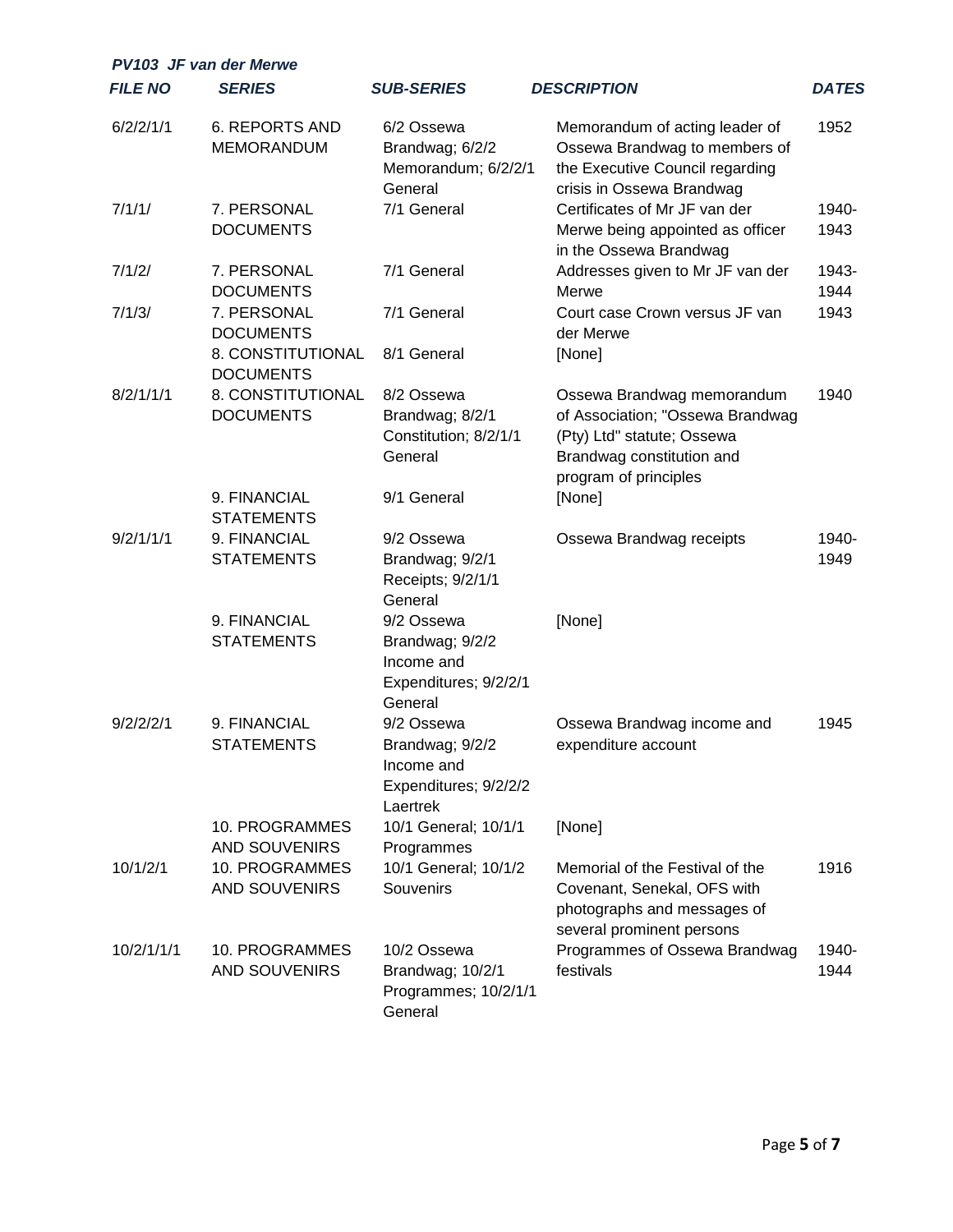| <b>PV103 JF van der Merwe</b> |                             |                                                                          |                                               |              |
|-------------------------------|-----------------------------|--------------------------------------------------------------------------|-----------------------------------------------|--------------|
| <b>FILE NO</b>                | <b>SERIES</b>               | <b>SUB-SERIES</b>                                                        | <b>DESCRIPTION</b>                            | <b>DATES</b> |
| 11/1/1/1                      | 11.<br><b>MISCELLANEOUS</b> | 11/1 General; 11/1/1<br><b>Information Sheets</b>                        | Miscellaneous information sheets<br>and songs | n.d.         |
| $11/1/2/1-$                   | 11.                         | 11/1 General; 11/1/2                                                     | Christmas cards                               | 1941-        |
| 11/1/2/4                      | <b>MISCELLANEOUS</b>        | <b>Christmas Cards</b>                                                   |                                               | 1944         |
|                               | 11.                         | 11/2 Ossewa                                                              | [None]                                        |              |
|                               | <b>MISCELLANEOUS</b>        | Brandwag; 11/2/1<br>General                                              |                                               |              |
| $11/2/2/1/1$ -                | 11.                         | 11/2 Ossewa                                                              | Lists with names of Ossewa                    | 1939-        |
| 11/2/2/1/2                    | <b>MISCELLANEOUS</b>        | Brandwag; 11/2/2<br>Name Lists; 11/2/2/1<br>General                      | Brandwag members                              | 1945         |
| 11/2/2/2/1                    | 11.                         | 11/2 Ossewa                                                              | Names of Bethlehem Ossewa                     | 1939-        |
|                               | <b>MISCELLANEOUS</b>        | Brandwag; 11/2/2<br>Name Lists; 11/2/2/2<br><b>Bethlehem</b><br>Commando | Brandwag Commando members                     | 1941         |
| 11/2/2/3/1                    | 11.                         | 11/2 Ossewa                                                              | Names of Clarens Ossewa                       | 1940-        |
|                               | <b>MISCELLANEOUS</b>        | Brandwag; 11/2/2                                                         | Brandwag Commando members                     | 1941         |
|                               |                             | Name Lists; 11/2/2/3                                                     |                                               |              |
|                               |                             | <b>Clarens Commando</b>                                                  |                                               |              |
| 11/2/2/4/1                    | 11.                         | 11/2 Ossewa                                                              | Names of Ficksburg Ossewa                     | 1940-        |
|                               | <b>MISCELLANEOUS</b>        | Brandwag; 11/2/2                                                         | Brandwag Commando members                     | 1941         |
|                               |                             | Name Lists; 11/2/2/4                                                     |                                               |              |
|                               |                             | Ficksburg Commando                                                       |                                               |              |
| 11/2/2/5/1                    | 11.                         | 11/2 Ossewa                                                              | Names of Fouriesburg Ossewa                   | 1940-        |
|                               | <b>MISCELLANEOUS</b>        | Brandwag; 11/2/2<br>Name Lists; 11/2/2/5                                 | <b>Brandwag Commando members</b>              | 1941         |
|                               |                             | Fouriesburg                                                              |                                               |              |
|                               |                             | Commando                                                                 |                                               |              |
| 11/2/2/6/1                    | 11.                         | 11/2 Ossewa                                                              | Names of Lindley Ossewa                       | 1940-        |
|                               | <b>MISCELLANEOUS</b>        | Brandwag; 11/2/2                                                         | <b>Brandwag Commando members</b>              | 1941         |
|                               |                             | Name Lists; 11/2/2/6                                                     |                                               |              |
|                               |                             | <b>Lindley Commando</b>                                                  |                                               |              |
| 11/2/2/7/1                    | 11.                         | 11/2 Ossewa                                                              | Names of Paul Roux Ossewa                     | 1940-        |
|                               | <b>MISCELLANEOUS</b>        | Brandwag; 11/2/2                                                         | <b>Brandwag Commando members</b>              | 1941         |
|                               |                             | Name Lists; 11/2/2/7                                                     |                                               |              |
|                               |                             | Paul Roux                                                                |                                               |              |
|                               |                             | Commando                                                                 |                                               |              |
| 11/2/2/8/1                    | 11.                         | 11/2 Ossewa                                                              | Names of Rosendal Ossewa                      | 1940-        |
|                               | <b>MISCELLANEOUS</b>        | Brandwag; 11/2/2                                                         | <b>Brandwag Commando members</b>              | 1941         |
|                               |                             | Name Lists; 11/2/2/8<br>Rosendal Commando                                |                                               |              |
| 11/2/2/9/1                    | 11.                         | 11/2 Ossewa                                                              | Names of Senekal Ossewa                       | 1940-        |
|                               | <b>MISCELLANEOUS</b>        | Brandwag; 11/2/2                                                         | <b>Brandwag Commando members</b>              | 1941         |
|                               |                             | Name Lists; 11/2/2/9<br>Senekal Commando                                 |                                               |              |